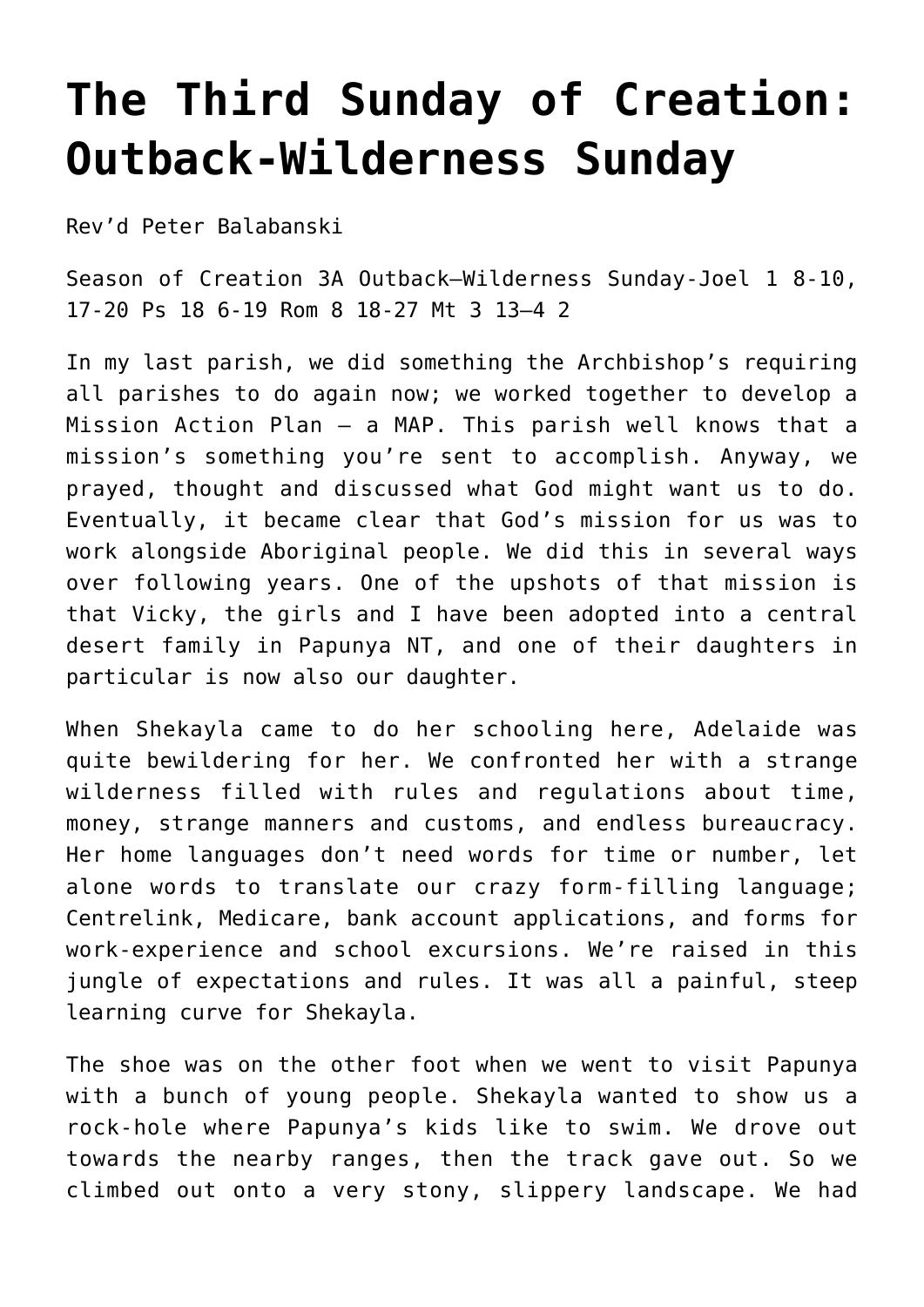sturdy shoes on, which was good; the stones on the ground slipped and moved under us, and they were ferociously hot from the sun. But Shekayla and her cousin Tobias didn't bother with shoes. They skipped off ahead of us, absolutely at home in this pathless wilderness, laughing and calling out to each other in the beautiful, bubbly language the Land had given her people over tens of thousands of years. It was a precious vision. We saw children who were fully themselves and completely at one with their ancestral lands; kids we love and care for, but whom we really hardly knew.

The Land and its people in harmony; it's a belonging we're trying to recover during this Season of Creation. Genesis portrays our common origin with all life – Earth as Mother of all living – and also our tragic loss of that belonging. Today St Paul takes the image of Earth our Mother to a new level in Romans 8. Creation is groaning in labour pains, and we're there in the birthing centre with her; yet at the same time, we're in the birth canal – we are to be part of the anticipated, renewed Creation.

Paul reminded us today of the curse which God declared would befall Earth as a consequence of human recklessness. We'd already heard this over the past two weeks in Genesis. Paul goes on to name that curse as creation's bondage to decay. We resonate with the truth of his words as we did with Genesis.

Because we're seeing this curse in action right now, and at a catastrophic level. If we hadn't been plundering the wilderness and making its wild creatures our food, this pandemic and several other of our recent plagues may never have happened.

So we groan with Earth as she endures this abuse. Yet as we've just noticed, Paul hears these groans as something more than the sounds of undeserved agony. When he says they're the cries of Creation in labour, he injects a wonderful hope into the pain. The story's not headed for inevitable tragedy; God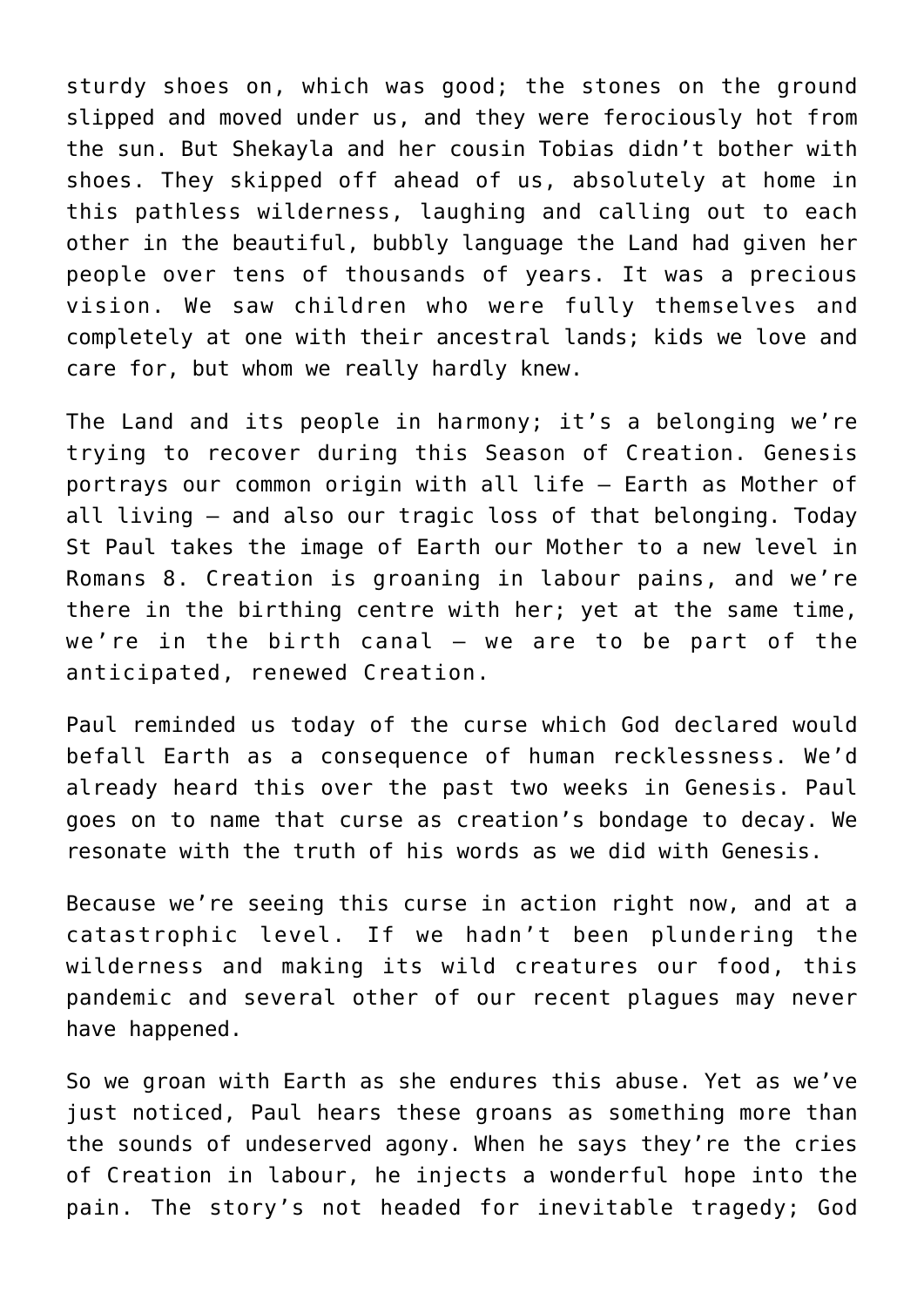doesn't want it to be like that. New life is summoned from death; new life is revealed as old life reborn to goodness and health. Somehow, as we see in today's Gospel, that's connected with a willingness to endure the isolation and fear of wilderness; a wilderness of unknowing fear, and fearful hope, of hunger and isolation.

It was a good start for us to enter the risky wilderness out beyond Papunya. And it'll probably be better if, next time we're there, we go out one at a time; alone. Being alone with Creation, we discover connections with our deepest selves – and with our Maker. We might even learn to hear the groanings Paul describes: Creation groaning in labour pains; our own groaning as we wait to be born into the fulness of a redeemed, renewed Creation; and the groaning of the Holy Spirit, helping us in our weakness; interceding for us with sighs too deep for words.

Celia Kemp writes, When I first left the big cities for Australia's north someone said 'that's great, you can stay for a year and it will look excellent on your CV'. [The implication was thatl successful folk can't spend too long out of the main game. Anywhere else is to be travelled through briefly to mine for experiences that can be used to benefit us back in the real world. 'A packaged tour of the absolute', to steal Annie Dillard's term. … However if we duck the tour bus mentality and spend long enough in the desert the seemingly unchanging surroundings force a massive change in us. We let go of the illusion that we are somehow more special than others.

Surprisingly, one day, we are even glad to be rid of it. For we are free like we have never been before. Celia Kemp: Into the desert. Day 40

So much about our settled, city lives cuts us off from this. And the support systems we require to keep our ever-moredemanding cities alive are the engine room of the destruction we are wreaking on our world.